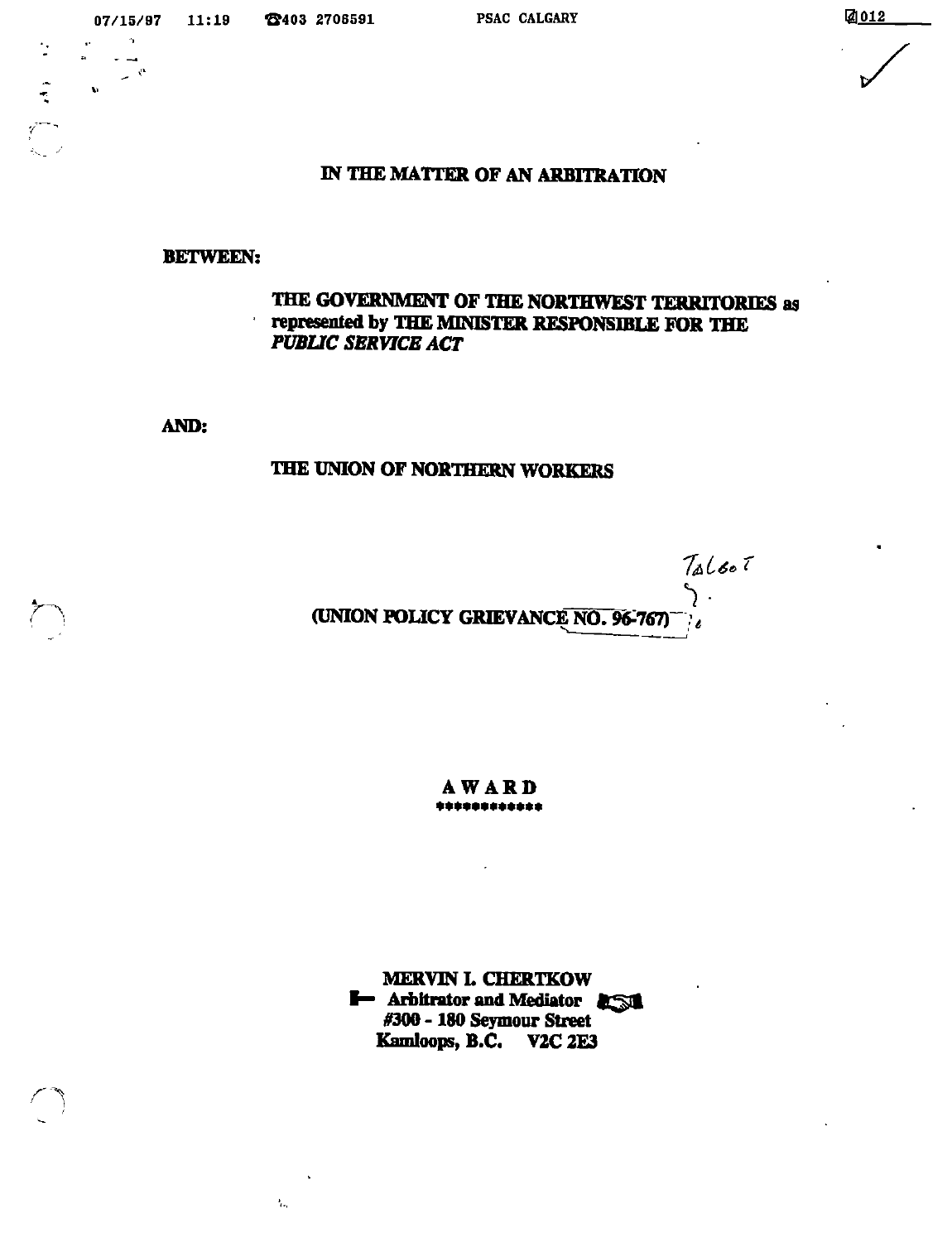r

## IN THE MATTER OF AN ARBITRATION

#### BETWEEN:

# THE GOVERNMENT OF THE NORTHWEST TERRITORIES as represented by THE MINISTER RESPONSIBLE FOR THE ' **PUBLIC SERVICE ACT**

(hereinafter called the "employer")

AND:

## THE UNION OF NORTHERN WORKERS

(hereinafter called the "union")

# (UNION POLICY GRIEVANCE NO. 96>767)

### **BOARD OF ARBITRATION**

Mervin I. Chertkow - Single Arbitrator

### ADVOCATES

Mark Kent and Sharilyn Alexander - for the employer Chris Dann - for the union

### DATE AND PLACE OF HEARINGS

June 24th, 1997 at Yellowknife, N.W.T.

### DATE OF AWARD

July 2nd, 1997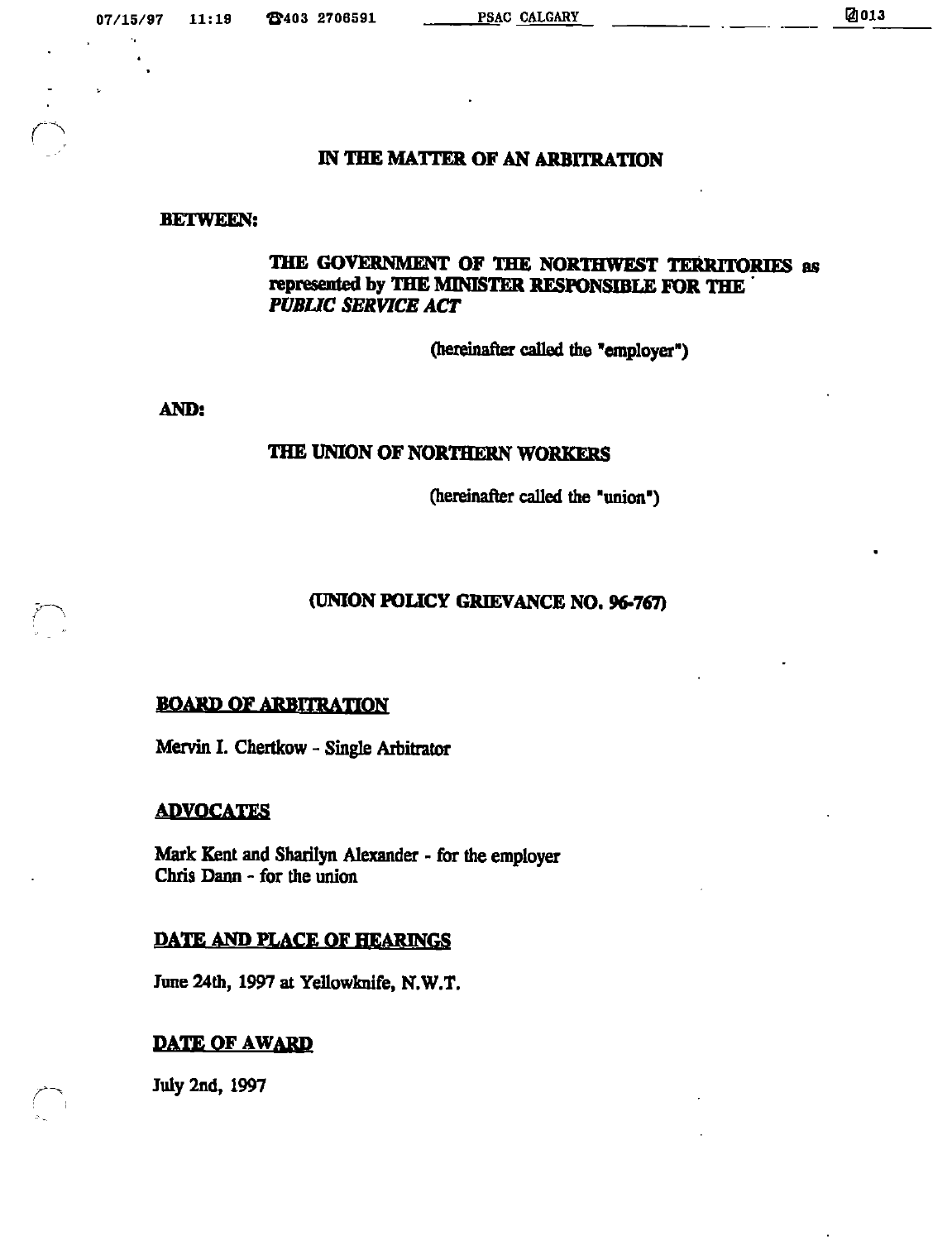r'-

K

 $\hat{\mathbf{z}}$ 

## AWARD

I

This grievance was heard under the expedited arbitration procedure as set out in article 37.27 of the collective agreement between the parties.

This is a policy grievance brought by the union as a result of an Attendance Management Program instituted by the Stanton Regional Health Board. The union asserts the policy violates article 9.01 of the collective agreement which states;

#### **EMPLOYER DIRECTIVES**

- 9.01 (a) The Employer shall provide the Union with a copy of all Personnel Directives or other such instruments within thirty (30) days of issuance.
	- (b) Where the Employer proposes to issue a Personnel Directive which is intended to clarify the interpretation or application of the Collective Agreement, the Employer shall consult with the Union prior to issuing the Directive.

That is because, asserts the union, it is in breach of Article 5.03 - CONFLICT OF PROVISIONS which states:

> 5.03 Where there is any conflict between the provisions of this Agreement and any regulation, direction or other instrument dealing with terms and conditions of employment issued by the Employer, the provisions of this Agreement shall prevail.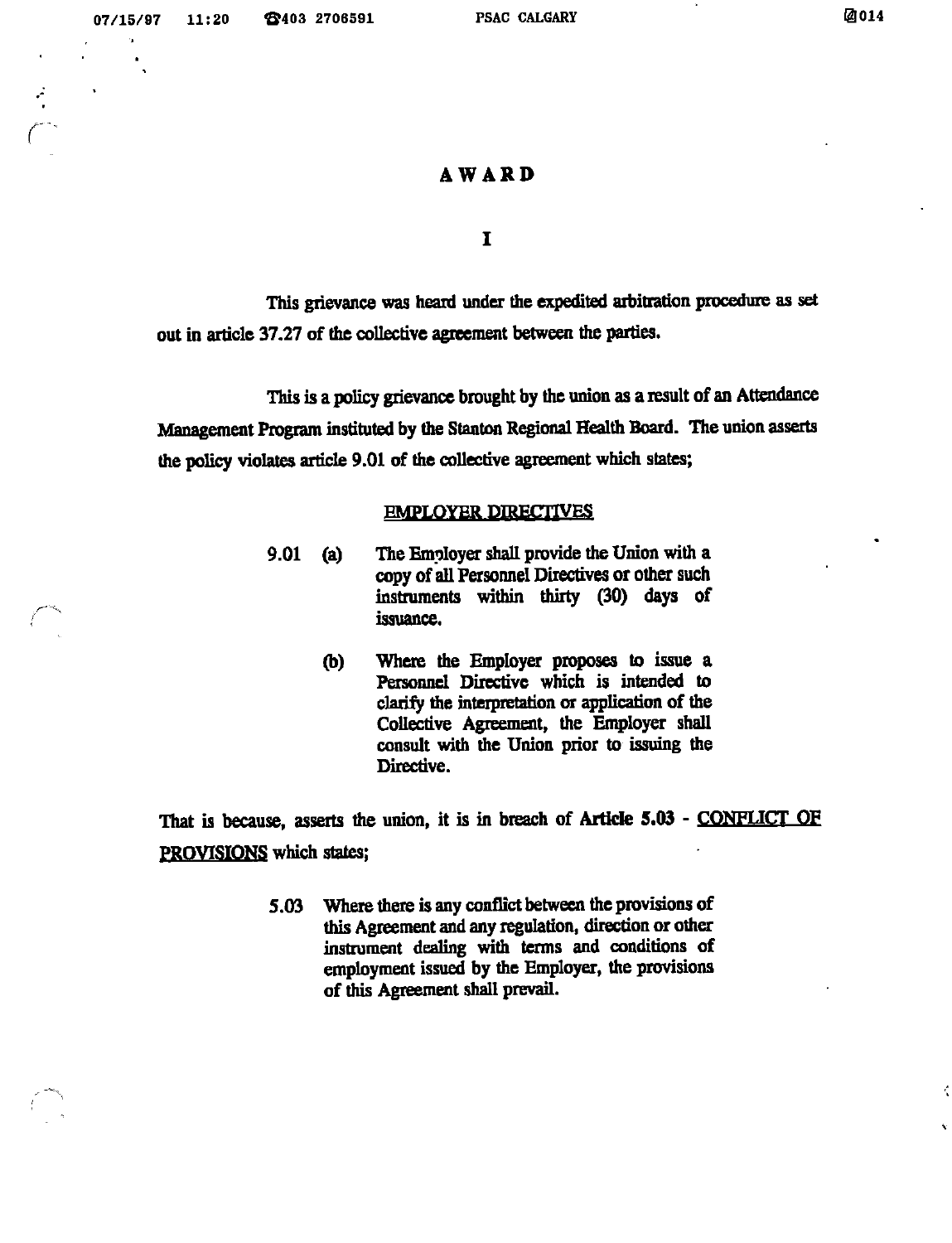$*$  Page 2  $*$ 

The specific provision in the policy which the union asserts is in conflict with other provisions of the collective agreement is the definition of "absenteeism" as found on page 3 of the policy. It says;

#### Absenteeism:

Failure of the employee to be at work for scheduled shifts due to casual leave (article 19.06), sick leave or special leave.

It argues the inclusion of approved leaves as found in articles 19 and 20 of the collective agreement as "absenteeism", which would trigger management responses to unacceptable attendance as found in the policy, is wrong.

On its part, the employer says the definition of absenteeism as contained in the policy does not breach any of the provisions of the collective agreement.

n

The parties filed an Agreed Statement of Facts as follows;

- 1. On January 31, 1997, the Stanton Regional Health Board implemented an Attendance Management Program.
- 2. While in the Draft stages a copy of the Attendance Management Program was provided to Mr. Dave Talbot, a representative of the Union of Northern Workers, for comments and concerns identified by the Union.
- 3. On December 3, 1996 Mr. Talbot provided the Union's comments and concerns to Mr. Glenn Alexander of Stanton Yellowknife HospitaL
- 4. The Union maintains that the implementation of this policy violates Article 9, 20 and 40 of the Collective Agreement.